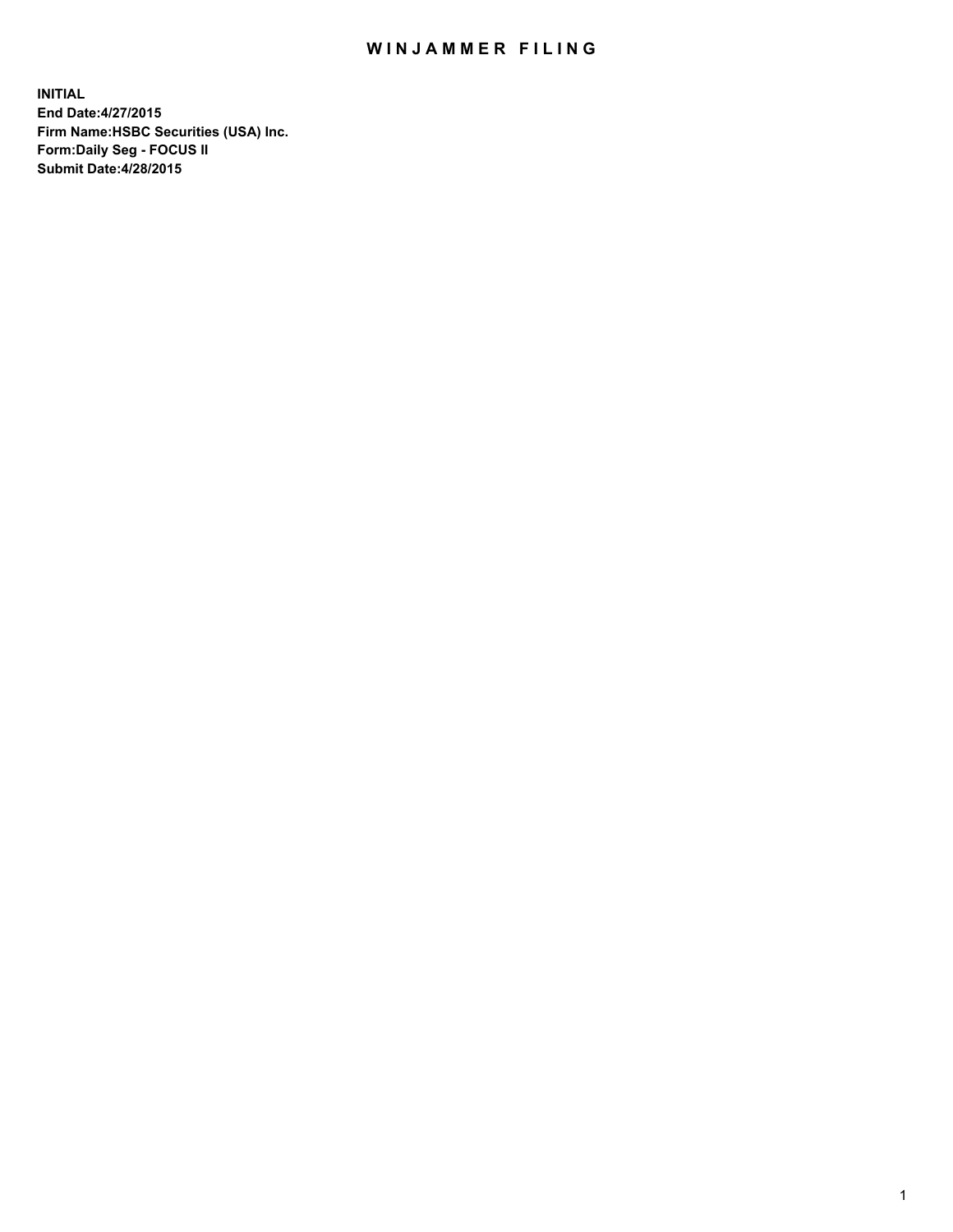## **INITIAL End Date:4/27/2015 Firm Name:HSBC Securities (USA) Inc. Form:Daily Seg - FOCUS II Submit Date:4/28/2015 Daily Segregation - Cover Page**

| Name of Company<br><b>Contact Name</b><br><b>Contact Phone Number</b><br><b>Contact Email Address</b>                                                                                                                                                                                                                          | <b>HSBC Securities (USA) Inc.</b><br><b>Steven Richardson</b><br>212-525-6445<br>steven.richardson@us.hsbc.com |
|--------------------------------------------------------------------------------------------------------------------------------------------------------------------------------------------------------------------------------------------------------------------------------------------------------------------------------|----------------------------------------------------------------------------------------------------------------|
| FCM's Customer Segregated Funds Residual Interest Target (choose one):<br>a. Minimum dollar amount: ; or<br>b. Minimum percentage of customer segregated funds required:%; or<br>c. Dollar amount range between: and; or<br>d. Percentage range of customer segregated funds required between: % and %.                        | 50,000,000<br>0 <sub>0</sub><br>0 <sub>0</sub>                                                                 |
| FCM's Customer Secured Amount Funds Residual Interest Target (choose one):<br>a. Minimum dollar amount: ; or<br>b. Minimum percentage of customer secured funds required:%; or<br>c. Dollar amount range between: and; or<br>d. Percentage range of customer secured funds required between:% and%.                            | 10,000,000<br><u>0</u><br>0 <sub>0</sub><br>0 <sub>0</sub>                                                     |
| FCM's Cleared Swaps Customer Collateral Residual Interest Target (choose one):<br>a. Minimum dollar amount: ; or<br>b. Minimum percentage of cleared swaps customer collateral required:% ; or<br>c. Dollar amount range between: and; or<br>d. Percentage range of cleared swaps customer collateral required between:% and%. | 30,000,000<br>00<br><u>00</u>                                                                                  |

Attach supporting documents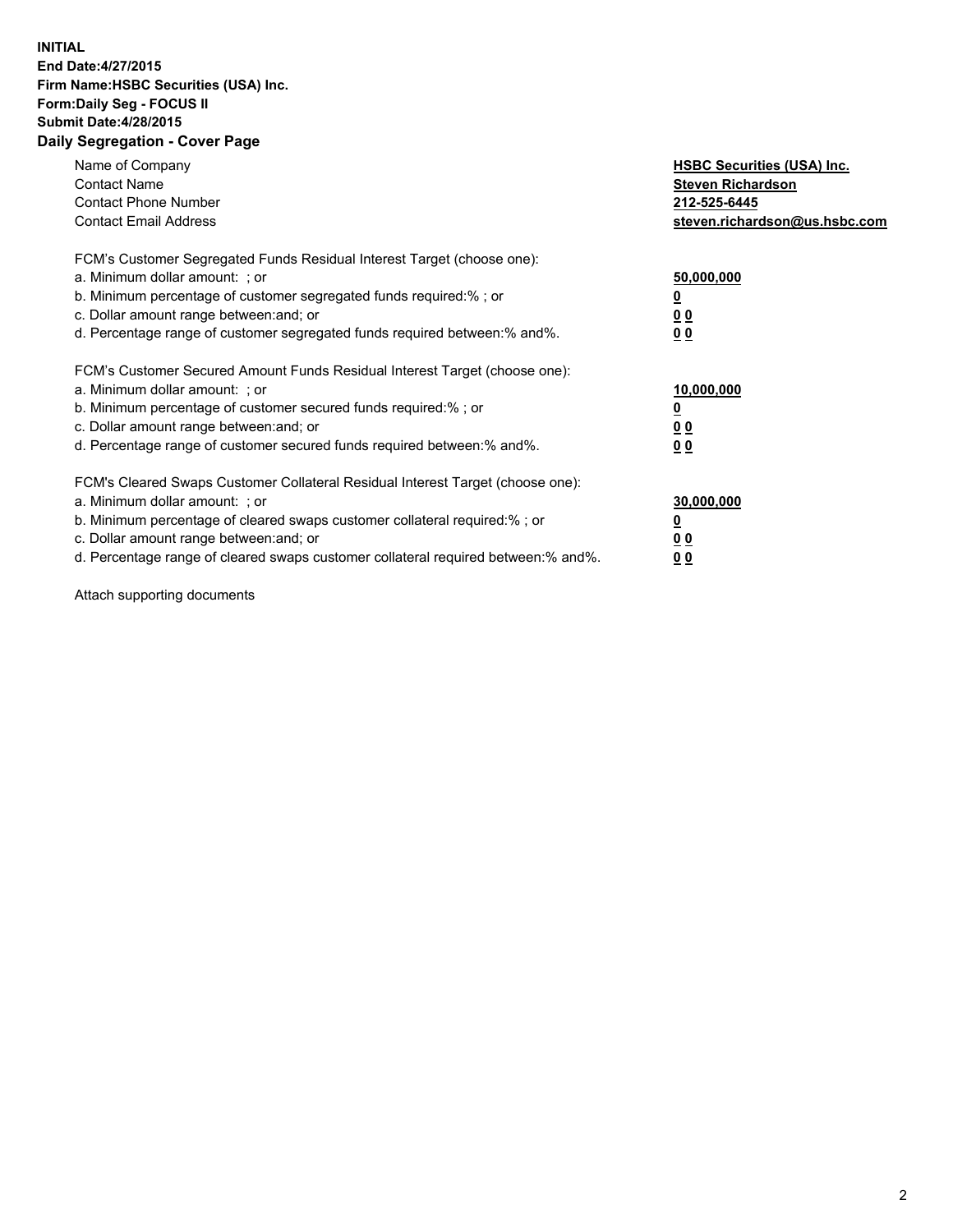**INITIAL End Date:4/27/2015 Firm Name:HSBC Securities (USA) Inc. Form:Daily Seg - FOCUS II Submit Date:4/28/2015 Daily Segregation - Secured Amounts**

Foreign Futures and Foreign Options Secured Amounts Amount required to be set aside pursuant to law, rule or regulation of a foreign government or a rule of a self-regulatory organization authorized thereunder **0** [7305] 1. Net ledger balance - Foreign Futures and Foreign Option Trading - All Customers A. Cash **127,352,956** [7315] B. Securities (at market) **31,166,513** [7317] 2. Net unrealized profit (loss) in open futures contracts traded on a foreign board of trade **20,144,526** [7325] 3. Exchange traded options a. Market value of open option contracts purchased on a foreign board of trade **0** [7335] b. Market value of open contracts granted (sold) on a foreign board of trade **0** [7337] 4. Net equity (deficit) (add lines 1. 2. and 3.) **178,663,995** [7345] 5. Account liquidating to a deficit and account with a debit balances - gross amount **304,395** [7351] Less: amount offset by customer owned securities **-303,677** [7352] **718** [7354] 6. Amount required to be set aside as the secured amount - Net Liquidating Equity Method (add lines 4 and 5) **178,664,713** [7355] 7. Greater of amount required to be set aside pursuant to foreign jurisdiction (above) or line 6. **178,664,712** [7360] FUNDS DEPOSITED IN SEPARATE REGULATION 30.7 ACCOUNTS 1. Cash in banks A. Banks located in the United States **41,244,416** [7500] B. Other banks qualified under Regulation 30.7 **0** [7520] **41,244,416** [7530] 2. Securities A. In safekeeping with banks located in the United States **76,166,513** [7540] B. In safekeeping with other banks qualified under Regulation 30.7 **0** [7560] **76,166,513** [7570] 3. Equities with registered futures commission merchants A. Cash **0** [7580] B. Securities **0** [7590] C. Unrealized gain (loss) on open futures contracts **0** [7600] D. Value of long option contracts **0** [7610] E. Value of short option contracts **0** [7615] **0** [7620] 4. Amounts held by clearing organizations of foreign boards of trade A. Cash **0** [7640] B. Securities **0** [7650] C. Amount due to (from) clearing organization - daily variation **0** [7660] D. Value of long option contracts **0** [7670] E. Value of short option contracts **0** [7675] **0** [7680] 5. Amounts held by members of foreign boards of trade A. Cash **62,985,955** [7700] B. Securities **0** [7710] C. Unrealized gain (loss) on open futures contracts **20,144,526** [7720] D. Value of long option contracts **0** [7730] E. Value of short option contracts **0** [7735] **83,130,481** [7740] 6. Amounts with other depositories designated by a foreign board of trade **0** [7760] 7. Segregated funds on hand **0** [7765] 8. Total funds in separate section 30.7 accounts **200,541,410** [7770] 9. Excess (deficiency) Set Aside for Secured Amount (subtract line 7 Secured Statement Page 1 from Line 8) **21,876,698** [7380] 10. Management Target Amount for Excess funds in separate section 30.7 accounts **10,000,000** [7780] 11. Excess (deficiency) funds in separate 30.7 accounts over (under) Management Target **11,876,698** [7785]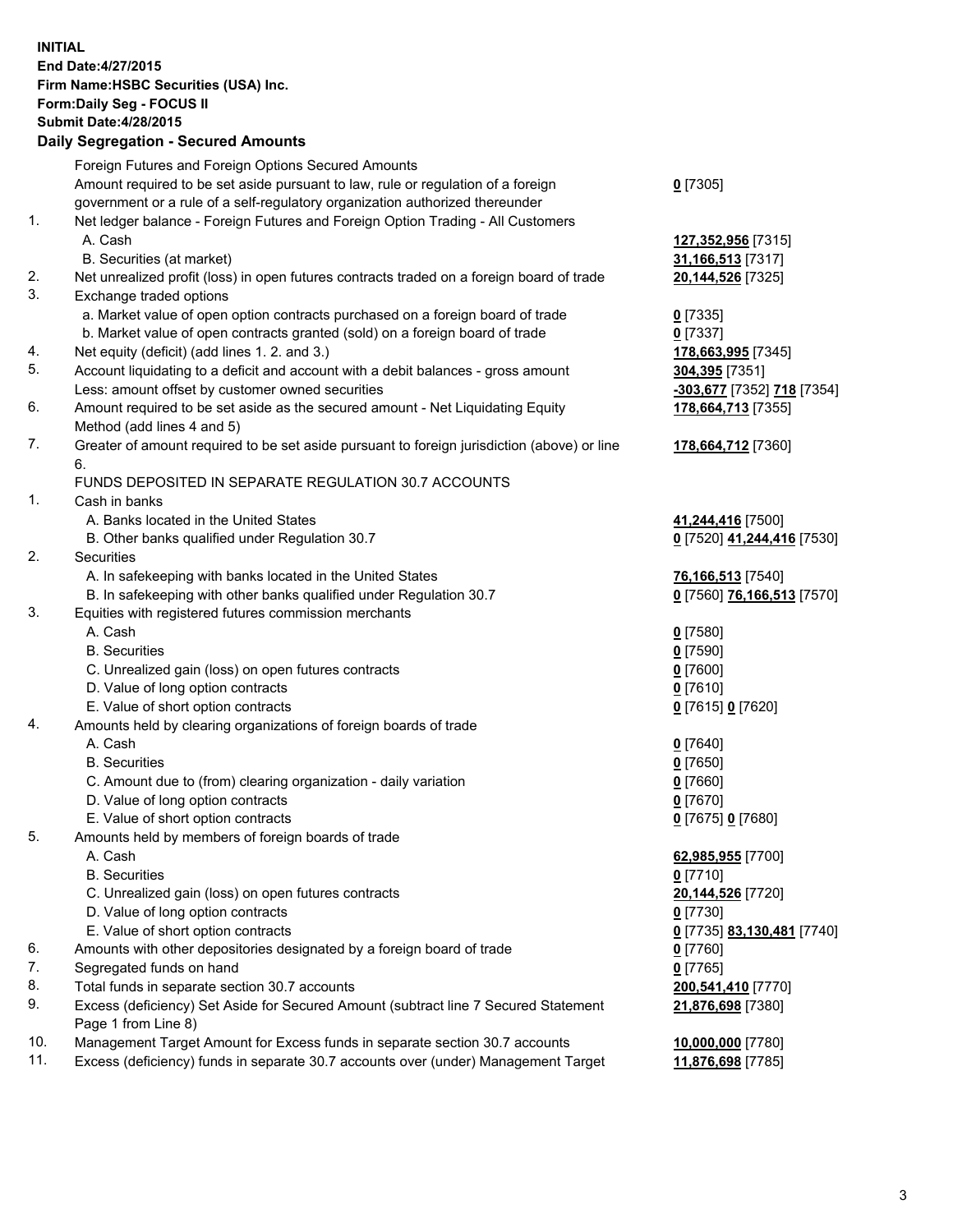| <b>INITIAL</b> | End Date: 4/27/2015<br>Firm Name: HSBC Securities (USA) Inc.<br>Form: Daily Seg - FOCUS II<br><b>Submit Date:4/28/2015</b><br>Daily Segregation - Segregation Statement |                                    |
|----------------|-------------------------------------------------------------------------------------------------------------------------------------------------------------------------|------------------------------------|
|                | SEGREGATION REQUIREMENTS(Section 4d(2) of the CEAct)                                                                                                                    |                                    |
| 1.             | Net ledger balance<br>A. Cash                                                                                                                                           | 27,433,274 [7010]                  |
|                | B. Securities (at market)                                                                                                                                               | 640,576,933 [7020]                 |
| 2.             | Net unrealized profit (loss) in open futures contracts traded on a contract market                                                                                      | 270,986,960 [7030]                 |
| 3.             | Exchange traded options                                                                                                                                                 |                                    |
|                | A. Add market value of open option contracts purchased on a contract market                                                                                             | 84,509,527 [7032]                  |
|                | B. Deduct market value of open option contracts granted (sold) on a contract market                                                                                     | -7,055,125 [7033]                  |
| 4.             | Net equity (deficit) (add lines 1, 2 and 3)                                                                                                                             | 1,016,451,569 [7040]               |
| 5.             | Accounts liquidating to a deficit and accounts with                                                                                                                     |                                    |
|                | debit balances - gross amount                                                                                                                                           | <b>928,495</b> [7045]              |
|                | Less: amount offset by customer securities                                                                                                                              | -928,494 [7047] 1 [7050]           |
| 6.             | Amount required to be segregated (add lines 4 and 5)                                                                                                                    | 1,016,451,570 [7060]               |
|                | FUNDS IN SEGREGATED ACCOUNTS                                                                                                                                            |                                    |
| 7.             | Deposited in segregated funds bank accounts                                                                                                                             |                                    |
|                | A. Cash                                                                                                                                                                 | 10,862,883 [7070]                  |
|                | B. Securities representing investments of customers' funds (at market)                                                                                                  | $0$ [7080]                         |
|                | C. Securities held for particular customers or option customers in lieu of cash (at<br>market)                                                                          | 174,815,154 [7090]                 |
| 8.             | Margins on deposit with derivatives clearing organizations of contract markets                                                                                          |                                    |
|                | A. Cash                                                                                                                                                                 | 245,373,084 [7100]                 |
|                | B. Securities representing investments of customers' funds (at market)                                                                                                  | 133,242,722 [7110]                 |
|                | C. Securities held for particular customers or option customers in lieu of cash (at<br>market)                                                                          | 465,761,779 [7120]                 |
| 9.             | Net settlement from (to) derivatives clearing organizations of contract markets                                                                                         | -33,501,966 [7130]                 |
| 10.            | Exchange traded options                                                                                                                                                 |                                    |
|                | A. Value of open long option contracts                                                                                                                                  | 84,509,527 [7132]                  |
|                | B. Value of open short option contracts                                                                                                                                 | -7,055,125 [7133]                  |
| 11.            | Net equities with other FCMs                                                                                                                                            |                                    |
|                | A. Net liquidating equity                                                                                                                                               | 36,531,767 [7140]                  |
|                | B. Securities representing investments of customers' funds (at market)                                                                                                  | $0$ [7160]                         |
|                | C. Securities held for particular customers or option customers in lieu of cash (at                                                                                     | $0$ [7170]                         |
| 12.            | market)<br>Segregated funds on hand                                                                                                                                     |                                    |
| 13.            | Total amount in segregation (add lines 7 through 12)                                                                                                                    | $0$ [7150]<br>1,110,539,825 [7180] |
| 14.            | Excess (deficiency) funds in segregation (subtract line 6 from line 13)                                                                                                 | 94,088,255 [7190]                  |
| 15.            | Management Target Amount for Excess funds in segregation                                                                                                                | 50,000,000 [7194]                  |
| 16.            | Excess (deficiency) funds in segregation over (under) Management Target Amount                                                                                          | 44,088,255 [7198]                  |
|                | <b>Excess</b>                                                                                                                                                           |                                    |